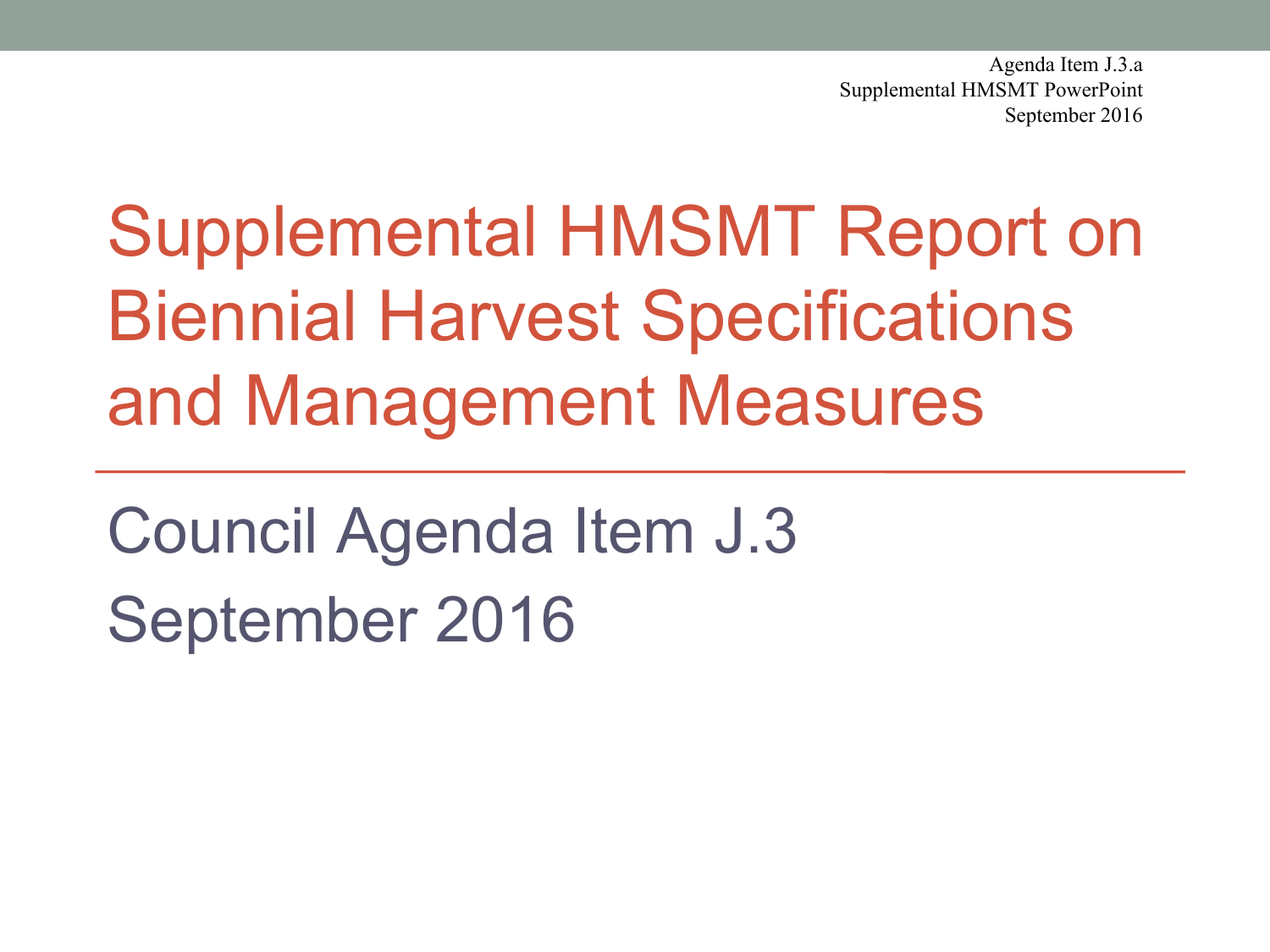## Report Orientation

1. Clarifying biological reference points (BRPs)

2. Responding to components of the Center for Biological Diversity (CBD) petition for a rulemaking on Pacific bluefin tuna

3. Peer-review of the common thresher shark (CTS) assessment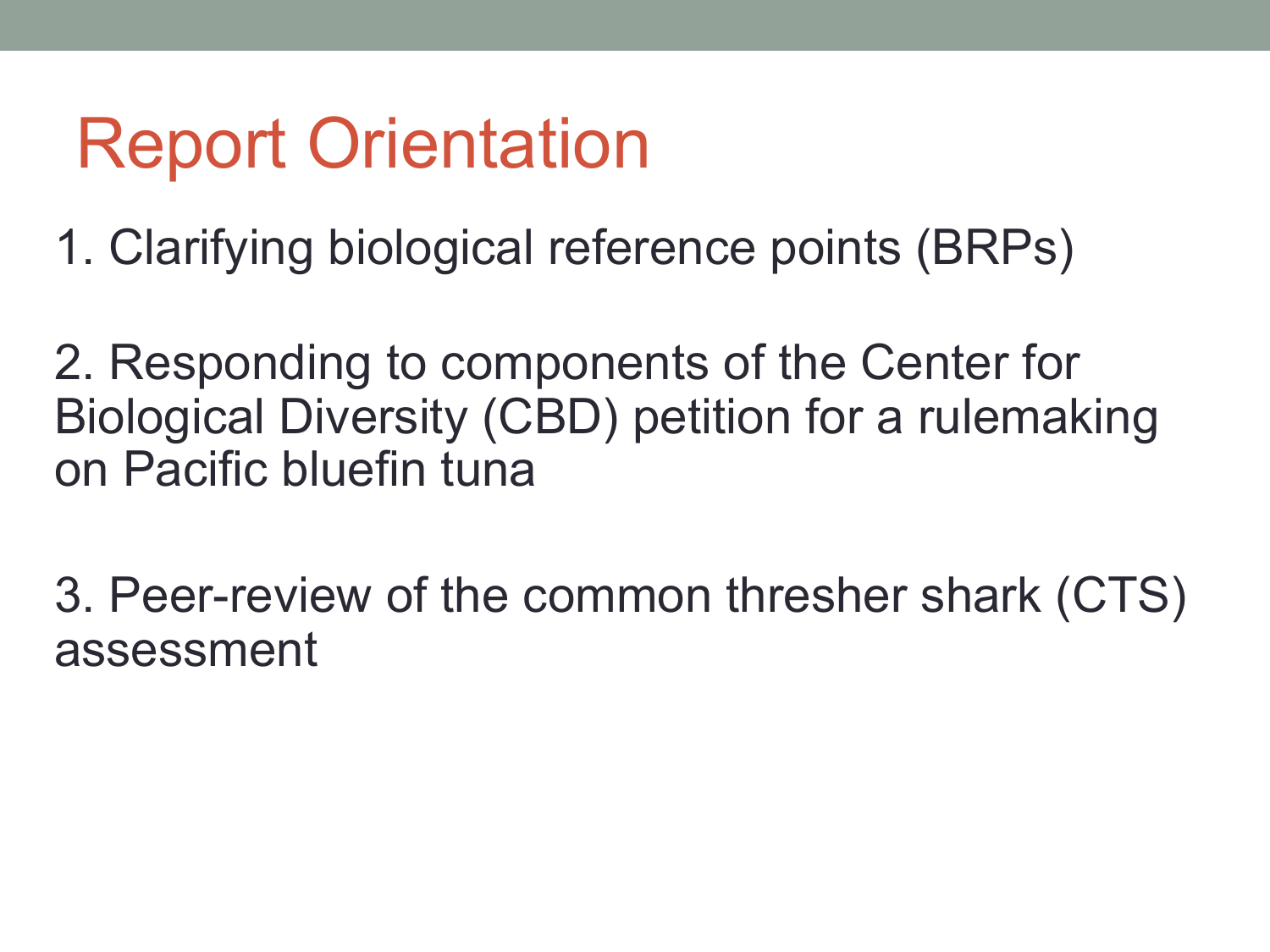#### 1. Clarifying BRPs

- 1.1 Describing MSY and OY
	- Interpretation of OY difficult for international stocks (i.e. it more clearly applies to domestics stocks)
- 1.2 Considering status determination criteria (SDC) and MSY proxy development to inform SDC
	- RFMOs don't always provide MSY or proxies to calculate SDC defined in FMP
	- Lack of FMP clarity can lead to inconsistency of SDC calculation across different analysts
	- Work with RFMOs to get necessary information for SDC
	- 3 options (next slide)
- 1.3 Coordinating and prioritizing development of SDC between the PFMC and WPFMC
	- More detail coming in another slide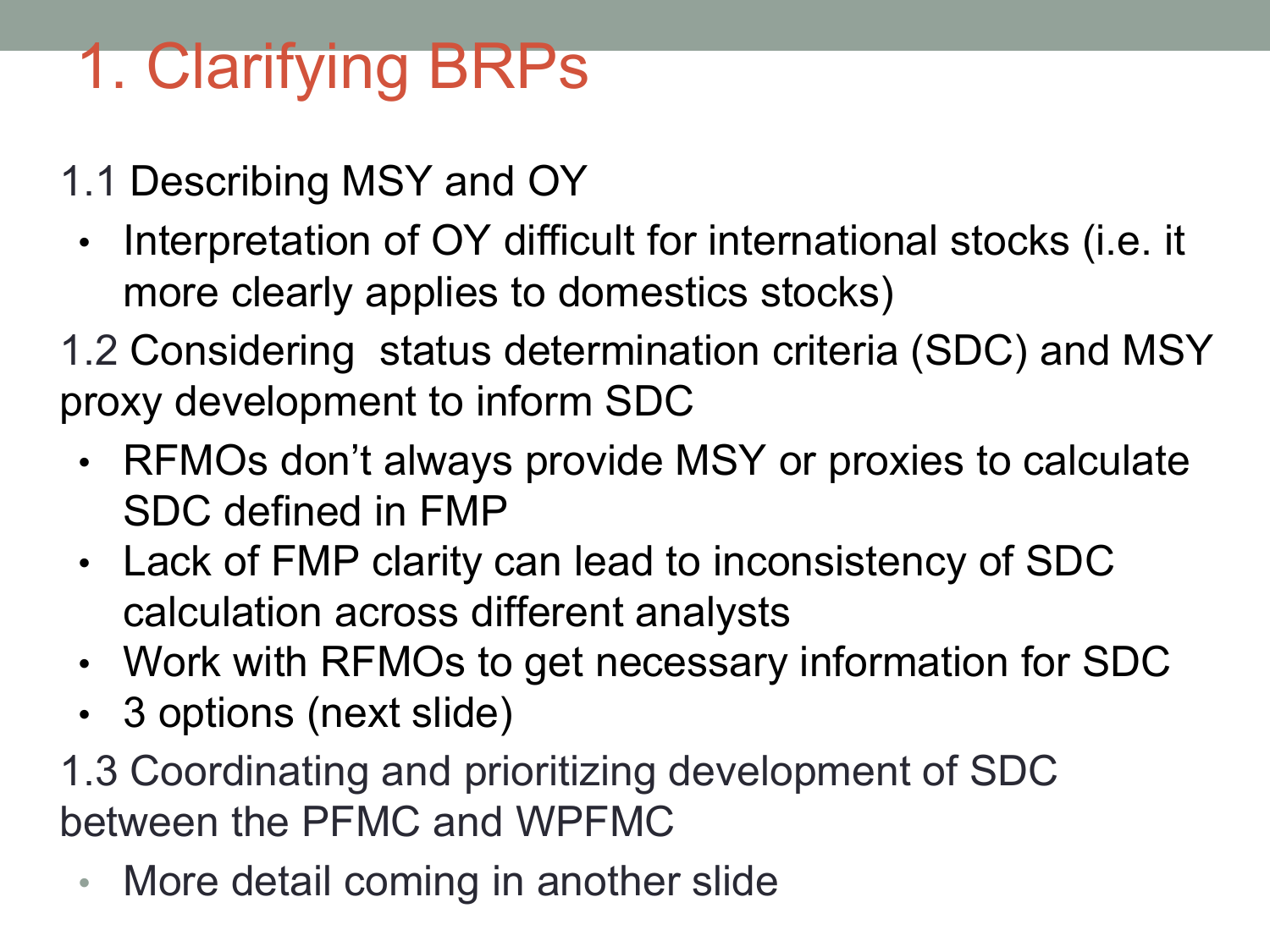### Three Options for MSY Proxy Selection

This relates only to proxy selection, but not recommending amending SDCs in the FMP

- Option 1: The Council could defer to NMFS for a review of international assessments and the selection of applicable proxies for SDCs.
- Option 2: The HMSMT could generate a range of alternatives for the Council to consider for refining the current HMS FMP framework for selecting proxies for SDCs.
- Option 3: The HMSMT could work with NMFS to facilitate the Council's consideration of proxies for each MUS for which the latest assessment does not include the information necessary for calculating SDCs on a "case-by-case" basis.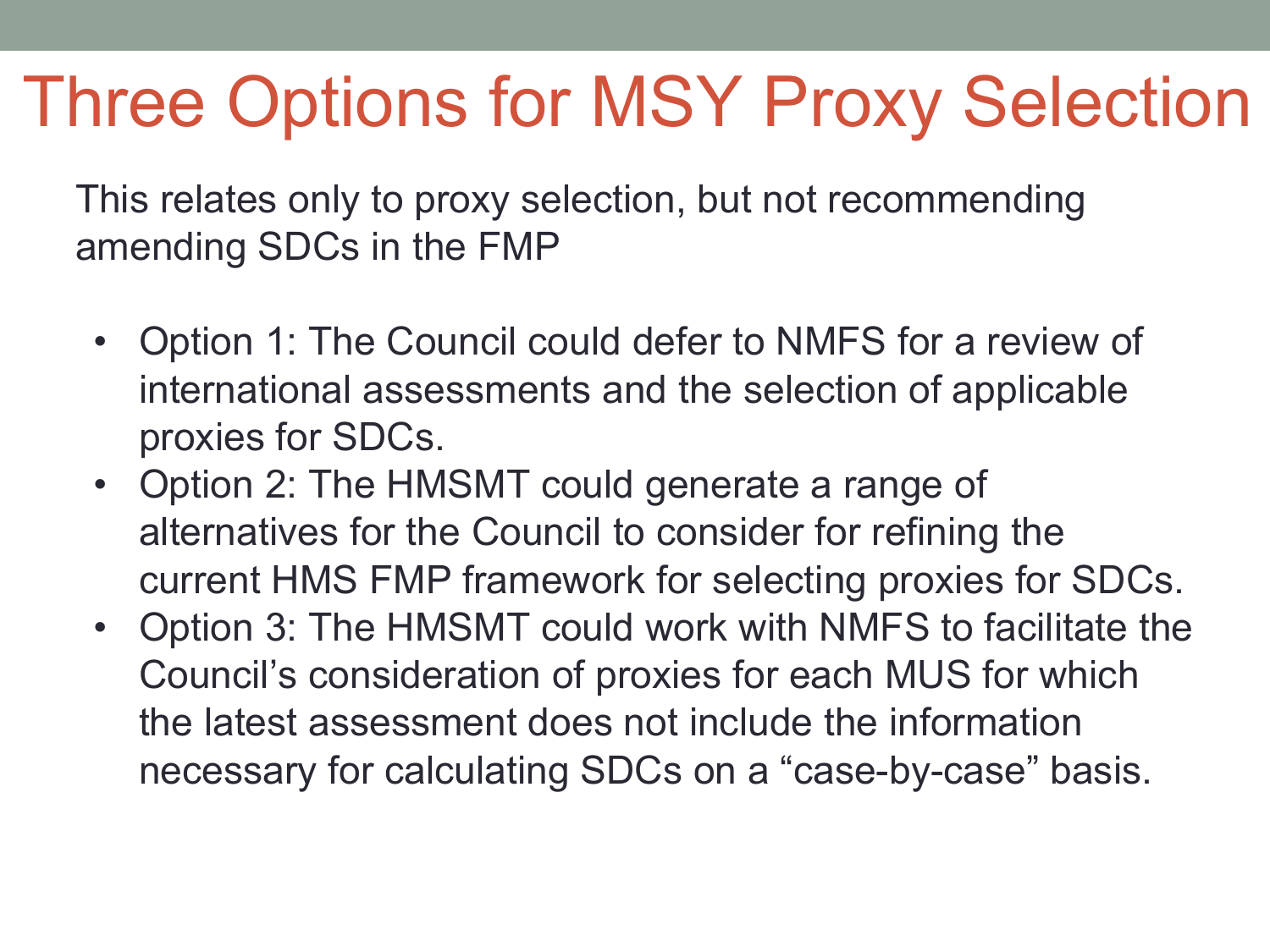## Coordinating with WPFMC

- MSA 304(i) identify appropriate council for making recommendations on overfished/overfishing stocks.
- MUS in HMS FMP and PFEP are the same
- PFMC could identify itself to NMFS as an appropriate council for making management recommendations stocks which US West Coast fleet fishes on
	- Would not preclude both P. Council and WPFMC from making management recommendations to NMFS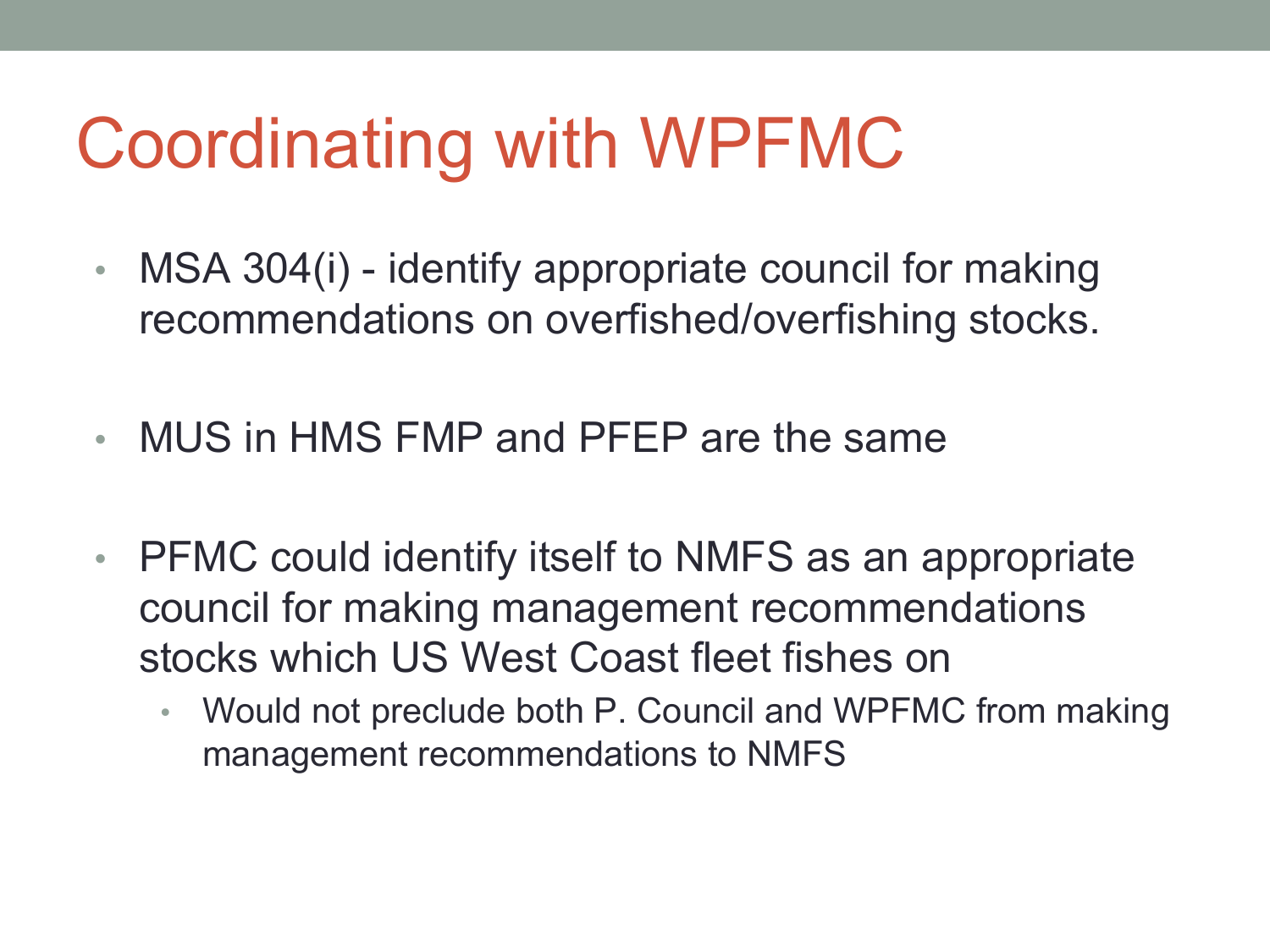#### 2. Response to CBD petition

- Prohibiting U.S. West Coast vessels from fishing for PBF would not have a consequential impact on ending overfishing
- A prohibition on retention would have significant negative economic impacts and place a disproportionate burden on the U.S. West Coast fishing industry; hence would not be in the best interest of the **Nation**
- The U.S. has already implemented management measures (recreational and commercial) to address the relatively limited impact of the U.S. fleet on the PBF stock
- The HMSMT is currently evaluating reference points for management unit species in the HMS FMP
- During its October 2016 meeting, the IATTC is expected to adopt a new resolution on the conservation and management of PBF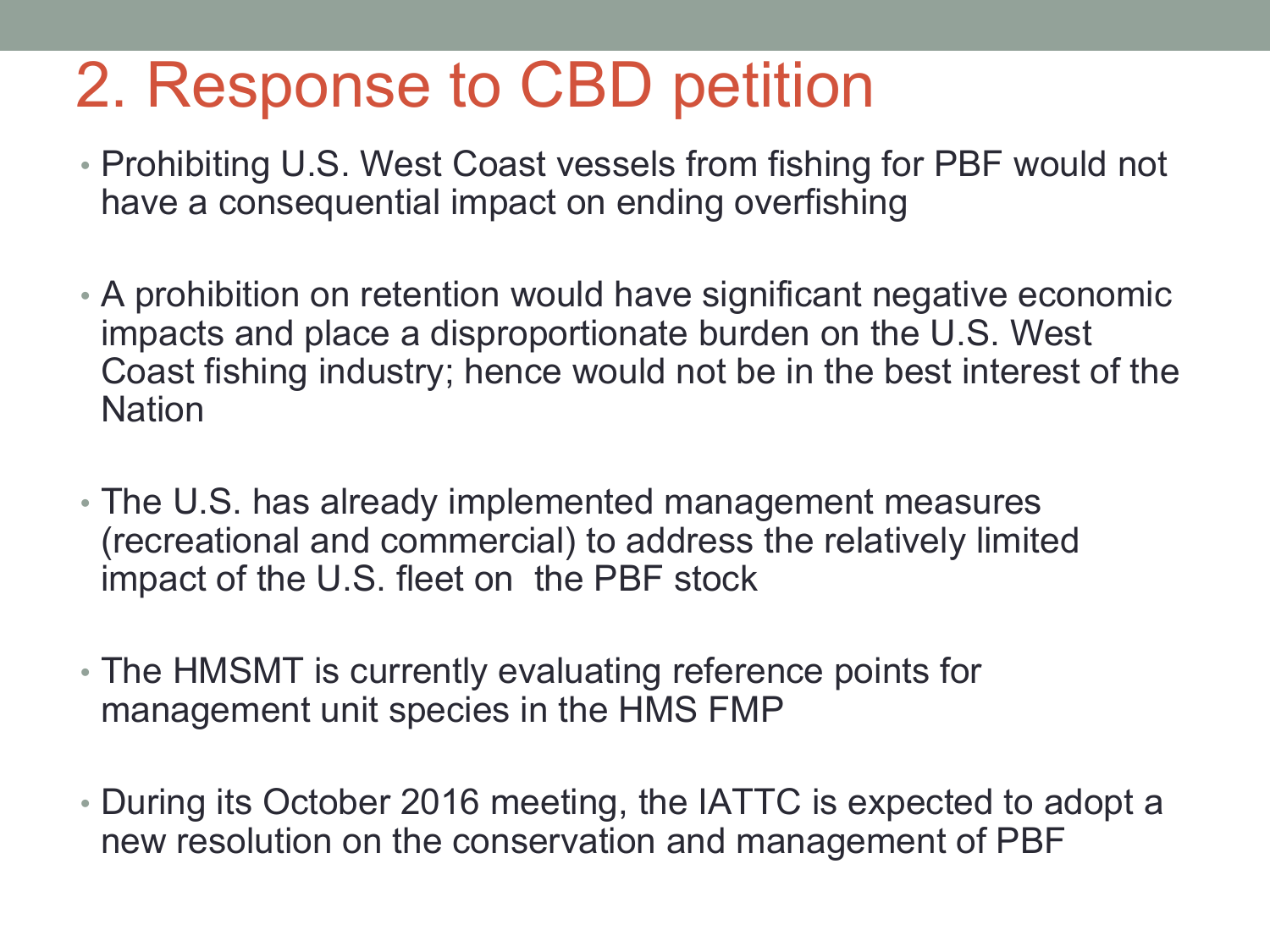#### 3. Peer-review of CTS assessment

- A stock assessment for the common thresher shark population in the HMS FMP was published in March 2016
- The stock is not overfished nor subject to overfishing
- Catch levels in recent years have not approached the 340 metric ton harvest guideline for common thresher stock in the HMS FMP
- The Center for Independent Experts (CIE) will be contracted to conduct a peer-review of the assessment to determine if it constitutes BSIA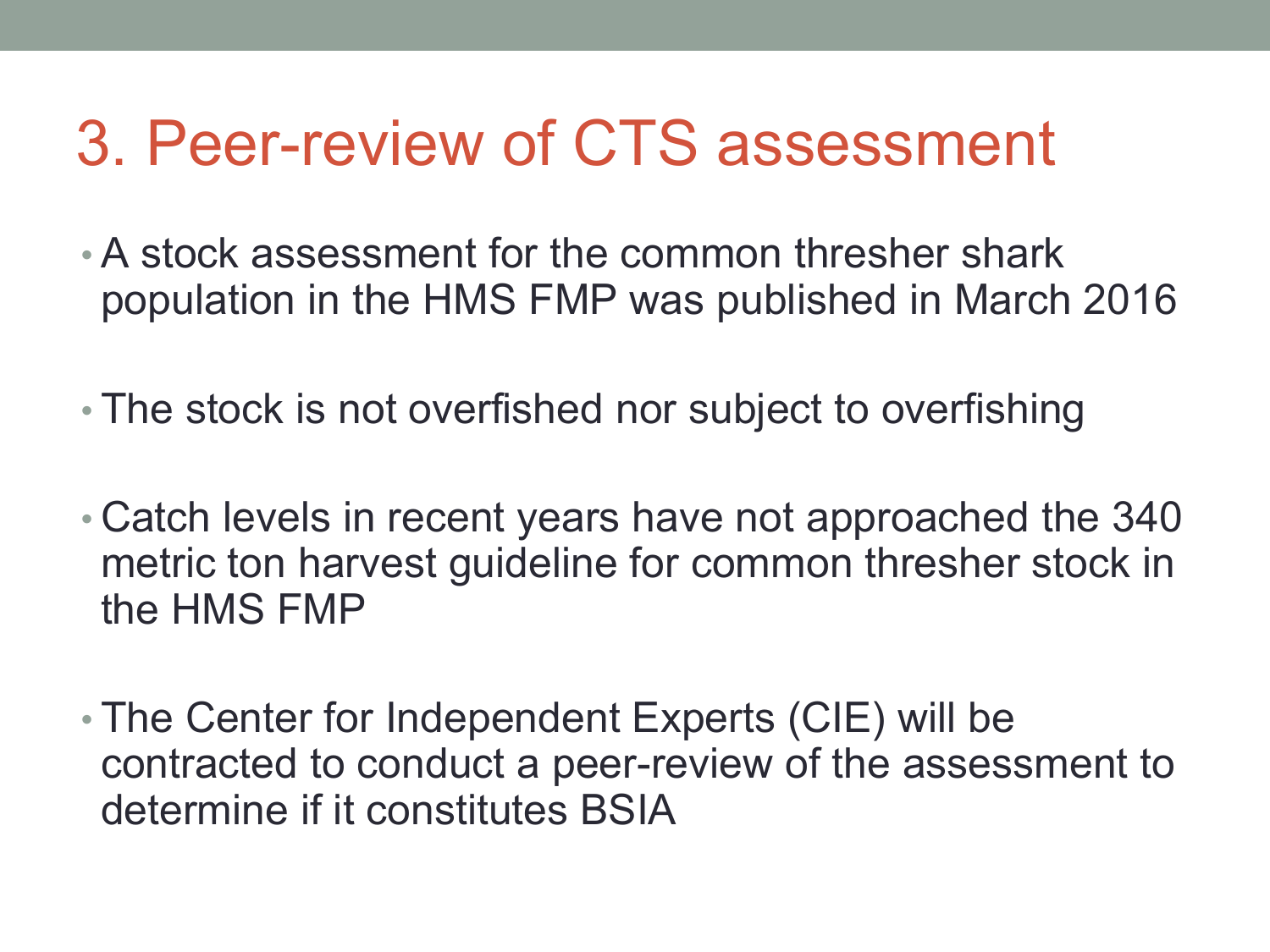### HMSMT Recommendations

1.1 Remove outdated estimates of MSY and OY from the HMS FMP, and provide numerical estimates (when available) in the SAFE report.

1.2 Consider SDCs and proxies for MUS on a case-by-case basis (Option 3). In doing so, the HMSMT could work with NMFS to align the workload of updating stock status with NMFS status determination process, taking into consideration the Council's biennial management cycle. Further, working towards alignment of NMFS status determination process with the Council's biennial management cycle would help streamline the process for specifying reference points by incorporating this information in the SAFE report in future years.

1.3 Coordinate between councils on MUS species which overlap with their FMP. At the direction of the PFMC, the HMSMT will develop a list of MUS stocks from which the Council could decide if it is the "appropriate" council.